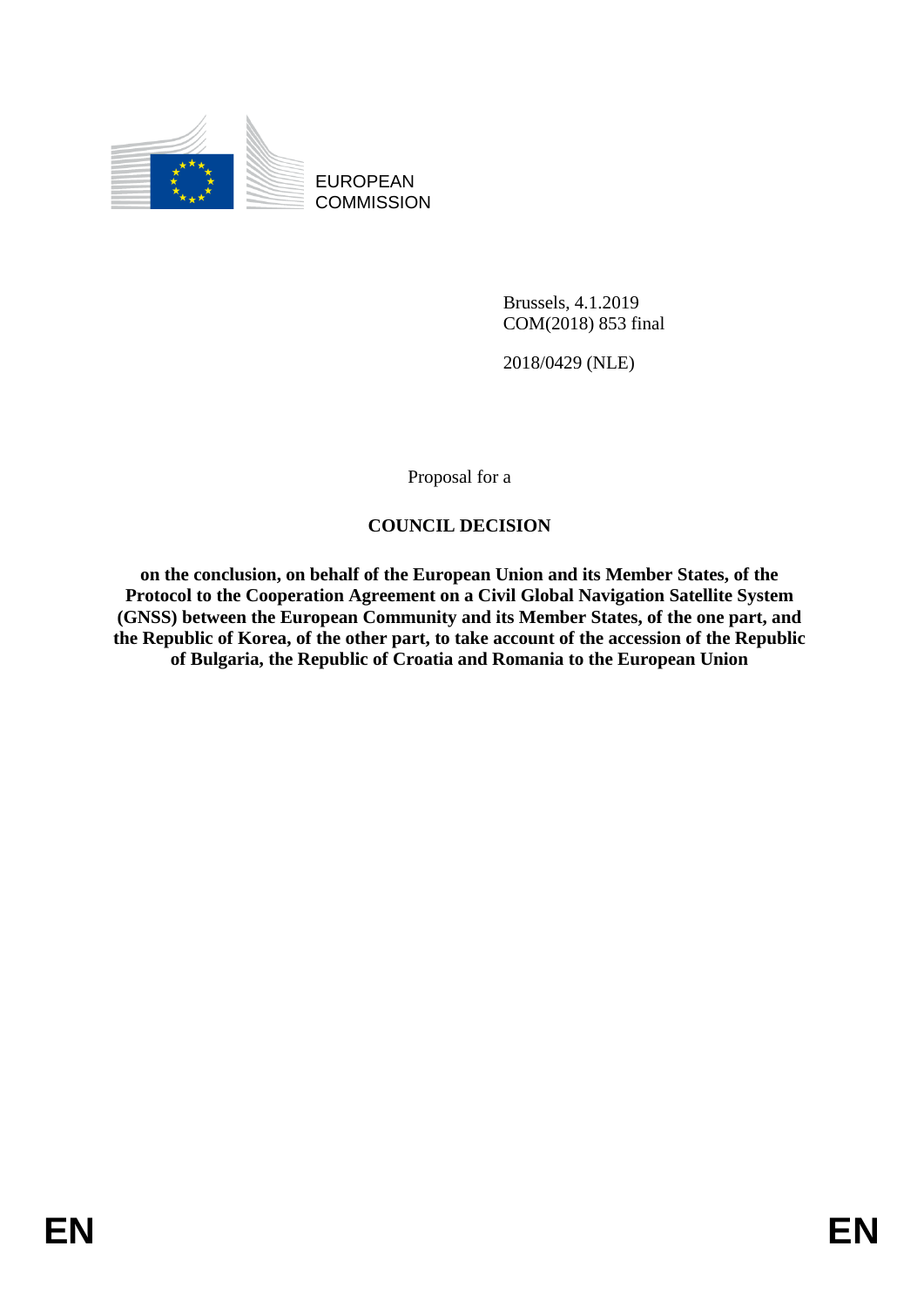# **EXPLANATORY MEMORANDUM**

# **1. CONTEXT OF THE PROPOSAL**

The attached proposal constitutes the legal instrument for the conclusion of a Protocol to the Cooperation Agreement on a Civil Global Navigation Satellite System (GNSS) between the European Community and its Member States, of the one part, and the Republic of Korea, of the other part to take account of the accession of Republic of Bulgaria, the Republic of Croatia and Romania to the European Union.

In accordance with the Acts of Accession of the Republic of Bulgaria, the Republic of Croatia and Romania, the three Member States shall accede to the international agreements signed or concluded by the European Union and its Member States by means of a protocol to those agreements.

The Cooperation Agreement on a Civil Global Navigation Satellite System (GNSS) between the European Community and its Member States, of the one part, and the Republic of Korea, of the other part  $<sup>1</sup>$  was signed on 9 September 2006 and entered into force on 1 July 2016 (the</sup> "Agreement").

Following the Council Decision of [….] to sign a Protocol to the Agreement to take account of the accession of the Republic of Bulgaria, Romania and the Republic of Croatia to the European Union, the Protocol was signed with the representative of the Republic of Korea on [….].

The proposed Protocol makes the Republic of Bulgaria, Republic of Croatia and Romania contracting parties to the Agreement and commits the EU to providing an authentic version of the Agreement in Bulgarian, Croatia and Romanian.

# **2. LEGAL ELEMENTS OF THE PROPOSAL**

Following the signature of the Protocol, the Commission proposes to the Council to authorise the conclusion, on behalf of the European Union and its Member States, of a Protocol to the Cooperation Agreement on a Civil Global Navigation Satellite System (GNSS) between the European Community and its Member States, of the one part, and the Republic of Korea, of the other part, the to take account of the accession of the Republic of Bulgaria, the Republic of Croatia and Romania to the EU.

1

<sup>1</sup> OJ L288. 19.10.2006. p.31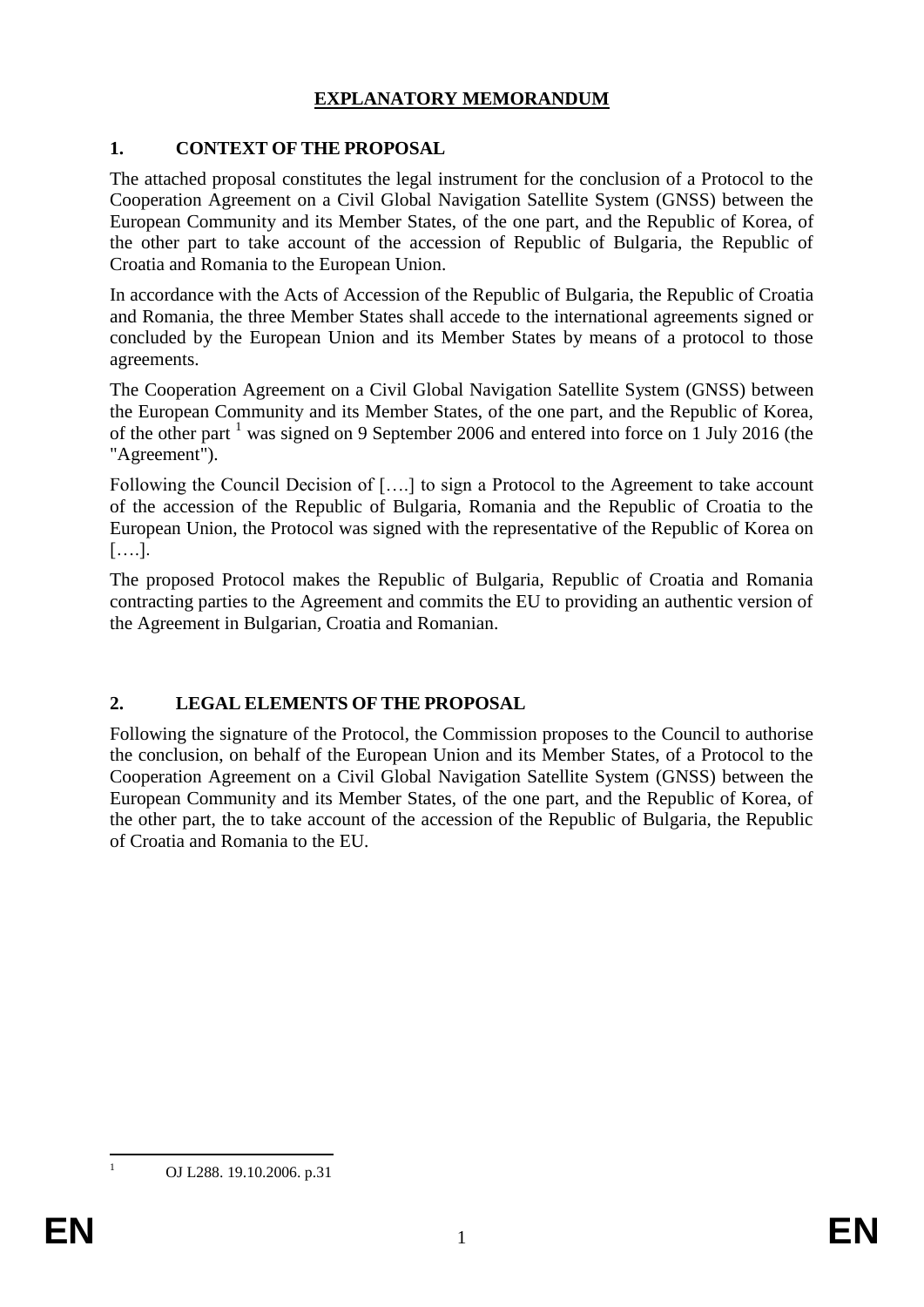#### 2018/0429 (NLE)

#### Proposal for a

## **COUNCIL DECISION**

**on the conclusion, on behalf of the European Union and its Member States, of the Protocol to the Cooperation Agreement on a Civil Global Navigation Satellite System (GNSS) between the European Community and its Member States, of the one part, and the Republic of Korea, of the other part, to take account of the accession of the Republic of Bulgaria, the Republic of Croatia and Romania to the European Union** 

## THE COUNCIL OF THE EUROPEAN UNION,

Having regard to the Treaty on the Functioning of the European Union, and in particular Article 172, in conjunction with Article 218(6)(a) thereof,

Having regard to the Acts of Accession of the Republic of Bulgaria and Romania, and of the Republic of Croatia, and in particular Article 6(2) thereof,

Having regard to the proposal from the European Commission,

Having regard to the consent of the European Parliament,

Whereas:

- (1) The Cooperation Agreement on a Civil Global Navigation Satellite System (GNSS) between the European Community and its Member States, of the one part, and the Republic of Korea, of the other part ('the Agreement'), was signed on 9 September 2006 and entered into force on 1 July 2016.
- (2) Bulgaria and Romania became Member States of the Union on 1 January 2007 and Croatia on 1 July 2013
- (3) In accordance with Article 6(2) of the Acts of Accession of Bulgaria, Romania, and of Croatia, respectively, accession to the Cooperation Agreement on a Civil Global Navigation Satellite System (GNSS) between the European Community and its Member States, of the one part, and the Republic of Korea, of the other part is to be agreed by means of a Protocol to the Agreement ('the Protocol'). In accordance with Article 6(2) of the Act of Accession, a simplified procedure is to apply to such accession, whereby a protocol is to be concluded by the Council, acting unanimously on behalf of the Member States, and by the third countries concerned.
- (4) On 23 October 2006 and on 14 September 2012, the Council authorised the Commission to open negotiations with the third countries concerned in order to conclude protocols to international agreements concluded by the European Union and its Member States.
- (5) The negotiations with Korea were successfully concluded by exchange of notes verbales.